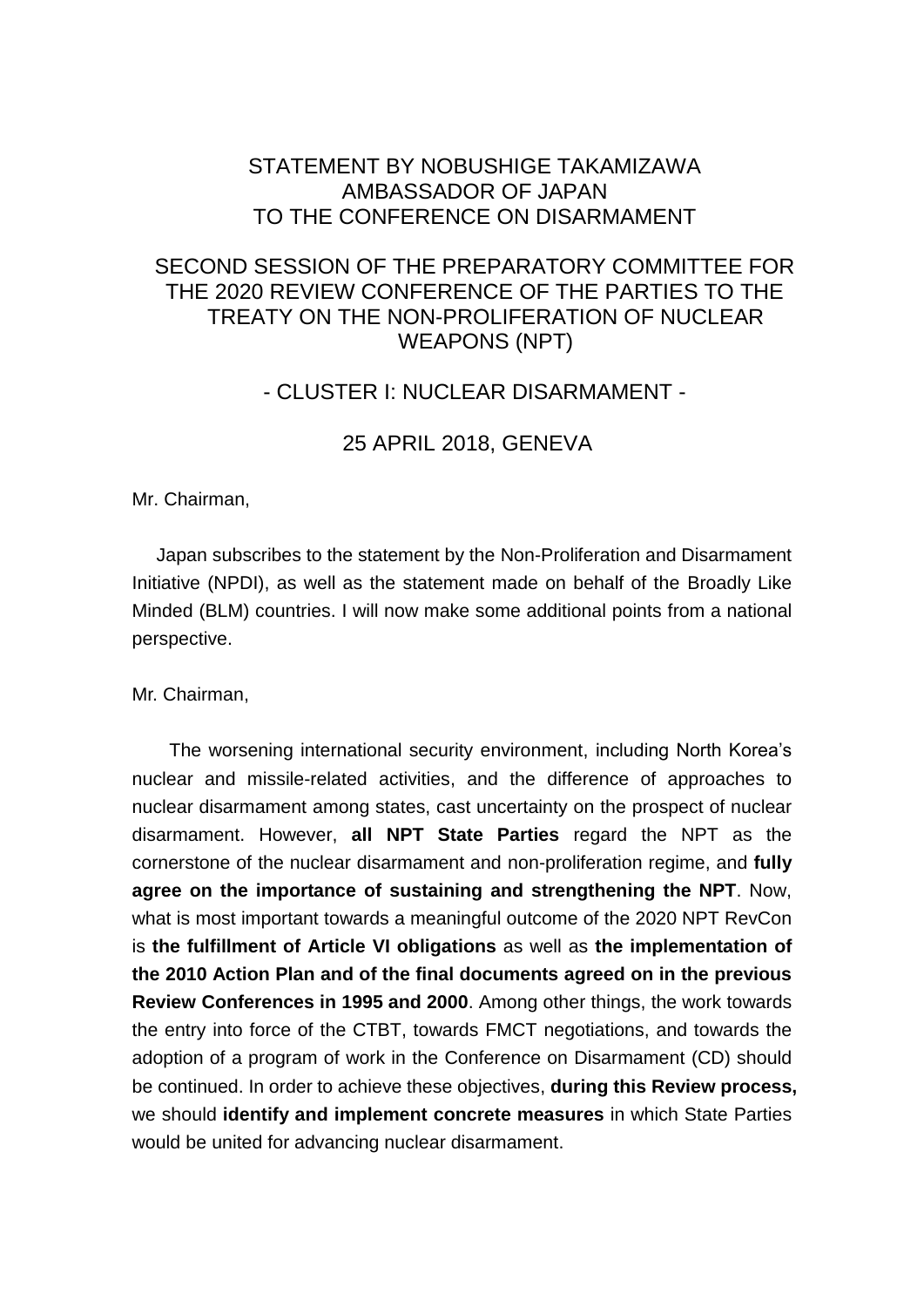#### Mr. Chairman,

As our Foreign Minister, Taro KONO, explained in his general statement yesterday, the recommendations by "the Group of Eminent Persons for Substantive Advancement of Nuclear Disarmament" outline various ambitious and concrete measures. Japan is confident that, inter alia, **the establishment of a reporting mechanism in accordance with transparency** and t**he development of a nuclear disarmament verification mechanism** represent clear opportunities for advancing nuclear disarmament through cooperation and collaboration with all states. Furthermore, these serve as confidence-building measures and as a basis for a stable international and regional security environment.

#### Mr. Chairman,

First, **the recommendations** propose to "**convene a session at the third PrepCom, at which nuclear-weapon States explain their national reports, followed by an interactive discussion with other states and civil society participants**." This idea is worth exploring not only for increasing transparency on the number of nuclear warheads each state possesses and on its nuclear doctrine, but also in relation to accountability as part of strengthening the review process through an interactive exchange. In this respect, Japan, as a member of the NPDI, submitted **a working paper entitled "NPDI Proposals to Enhance Transparency for Strengthening the NPT Review Process**." This paper encourages all State Parties to make use of NPDI's reporting template and to submit regular reports. It also stresses the linkages between greater transparency and the strengthening of the review process. **Japan, bearing in mind the importance of full implementation of NPT obligations, urges all states to explore the full potential of the reporting mechanism in the NPT Process**.

Furthermore, **the recommendations confirm the need to intensify efforts to develop verification and compliance mechanisms through bilateral and multilateral efforts as well as under the auspices of the UN**. The principle of verifiability, along with transparency and irreversibility, must be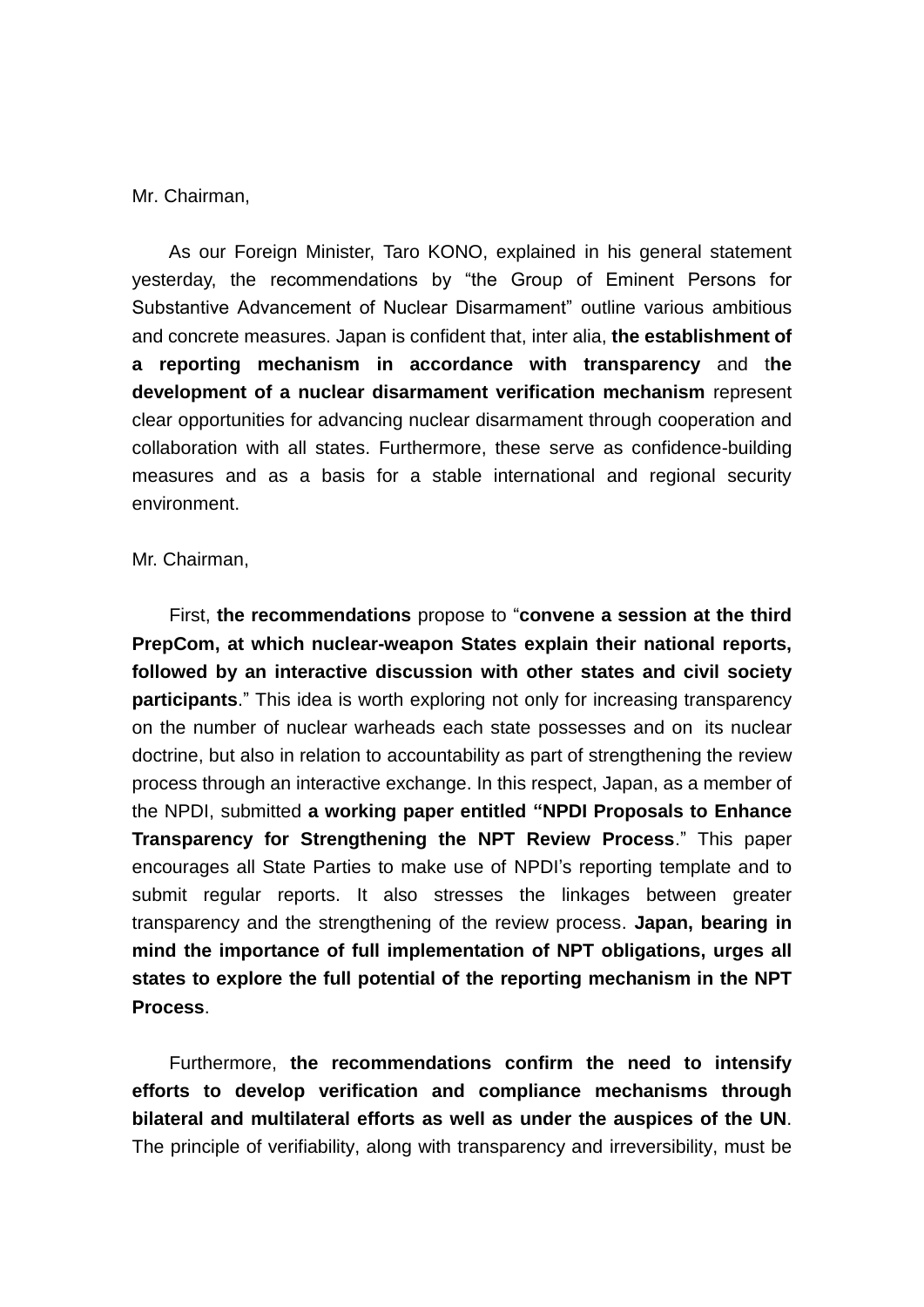applied to the nuclear disarmament process. Effective verification capabilities will provide assurance of compliance with nuclear disarmament. **We should steadily work together in the GGE on nuclear disarmament verification and the IPNDV**.

From the perspective of weapons-usable fissile material, the recommendations call for an end to the production of FM for nuclear weapons, as well as propose on the one hand to ensure physical protection and security for existing stocks and on the other hand to develop techniques for irreversible and verifiable disposal of excess materials. Such measures focusing on technical aspects can be quickly implemented. In this regard, Japan will actively contribute to the agreement of a final report at the meeting of the high-level FMCT expert preparatory group next month. The final report should lead to further concrete and substantive work. Moreover, **until the entry into force of an FMCT, we strongly urge all nuclear-weapon States and states possessing nuclear weapons to declare or maintain a moratorium on the production of fissile material for nuclear weapons or other nuclear explosive devices**.

#### Mr. Chairman,

**In order to narrow differences and seek common ground, an interactive discussion is indispensable**. **All States Parties, including nuclear weapon States, are encouraged** not to deliver recycled statements, but **to discuss and improve understanding about transparency, verification, threat and risk reduction, security concerns raised during the nuclear disarmament process, as well as the relationship between security and disarmament**. We must fully **utilize existing frameworks, including the NPT and the CD, and seriously consider effective ways** to enable intensive discussions both formal and informal settings while also including the active participation of experts.

#### Mr. Chairman,

Finally, as the only country to have ever experienced atomic bombings during war, Japan has been engaged in building practical and concrete measures on the basis of cooperation between nuclear-weapon States and